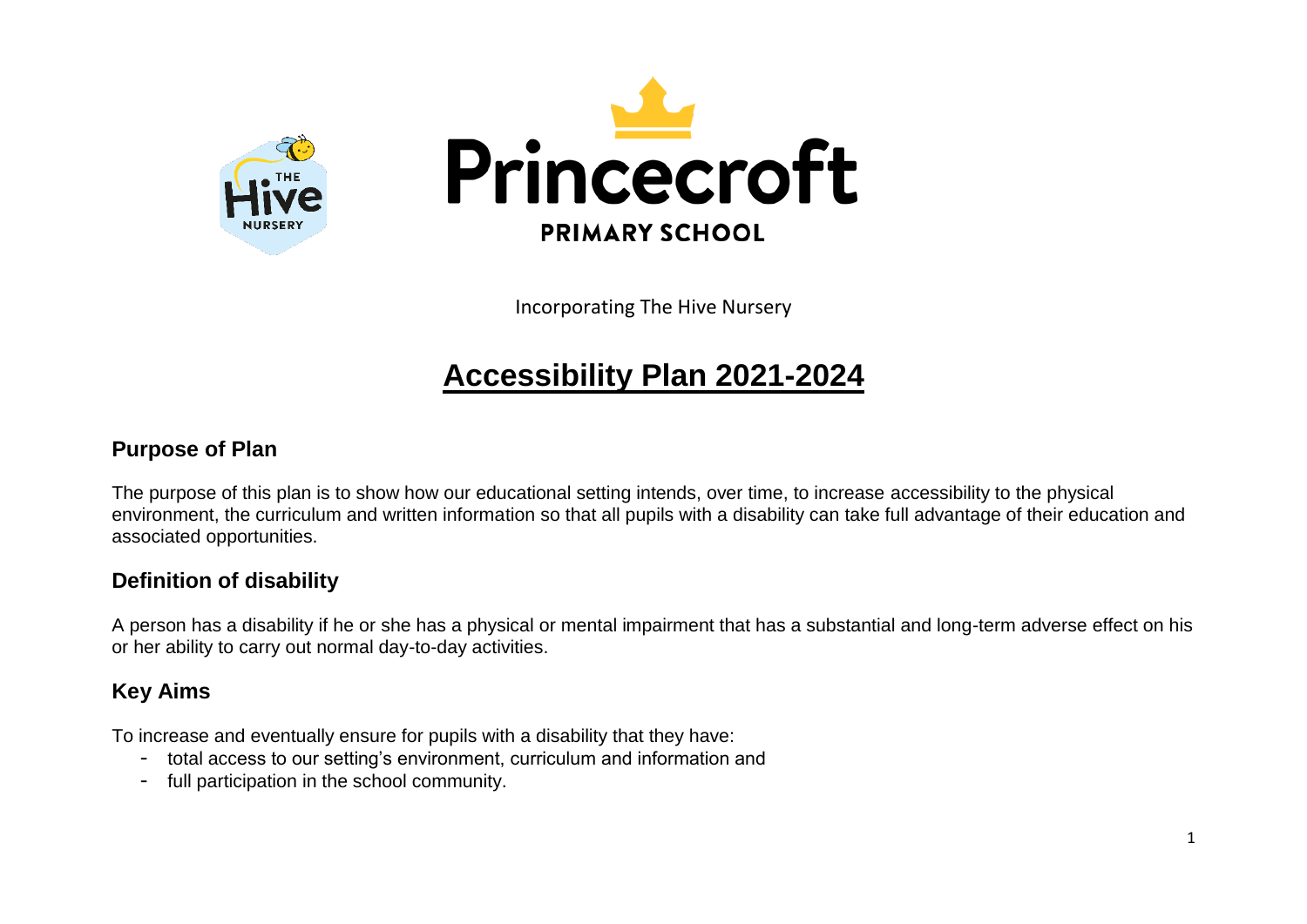#### **Principles**

- Compliance with the Equality Act is consistent with Princecroft School's aims and equalities policy and SEN information report.
- Our staff recognise their duty under the Equality Act:
	- o Not to discriminate against disabled pupils in their admissions and exclusions, and provision of education and associated services
	- o Not to treat disabled pupils less favourably
	- o To take reasonable steps to avoid putting disabled pupils at a substantial disadvantage
	- o To publish an accessibility plan
- In performing their duties governors have regard to the Equality Act 2010
- Our setting
	- o recognises and values the young person's knowledge/parents' knowledge of their child's disability
	- $\circ$  recognises the effect their disability has on his/her ability to carry out activities,
	- o respects the parents' and child's right to confidentiality
- The setting provides all pupils with a broad and balanced curriculum that is differentiated, personalised and age appropriate.

The School's Accessibility Plan needs to be read and understood in conjunction with the following policies and documents:

- Special Educational Needs and Disability (SEND) Policy
- Health & Safety Policy
- Equality Act 2010
- Medical Needs Policy

Our aims are:

- To provide full access to the curriculum for all pupils
- To provide full access to the physical environment
- To provide full information in response to specific identified needs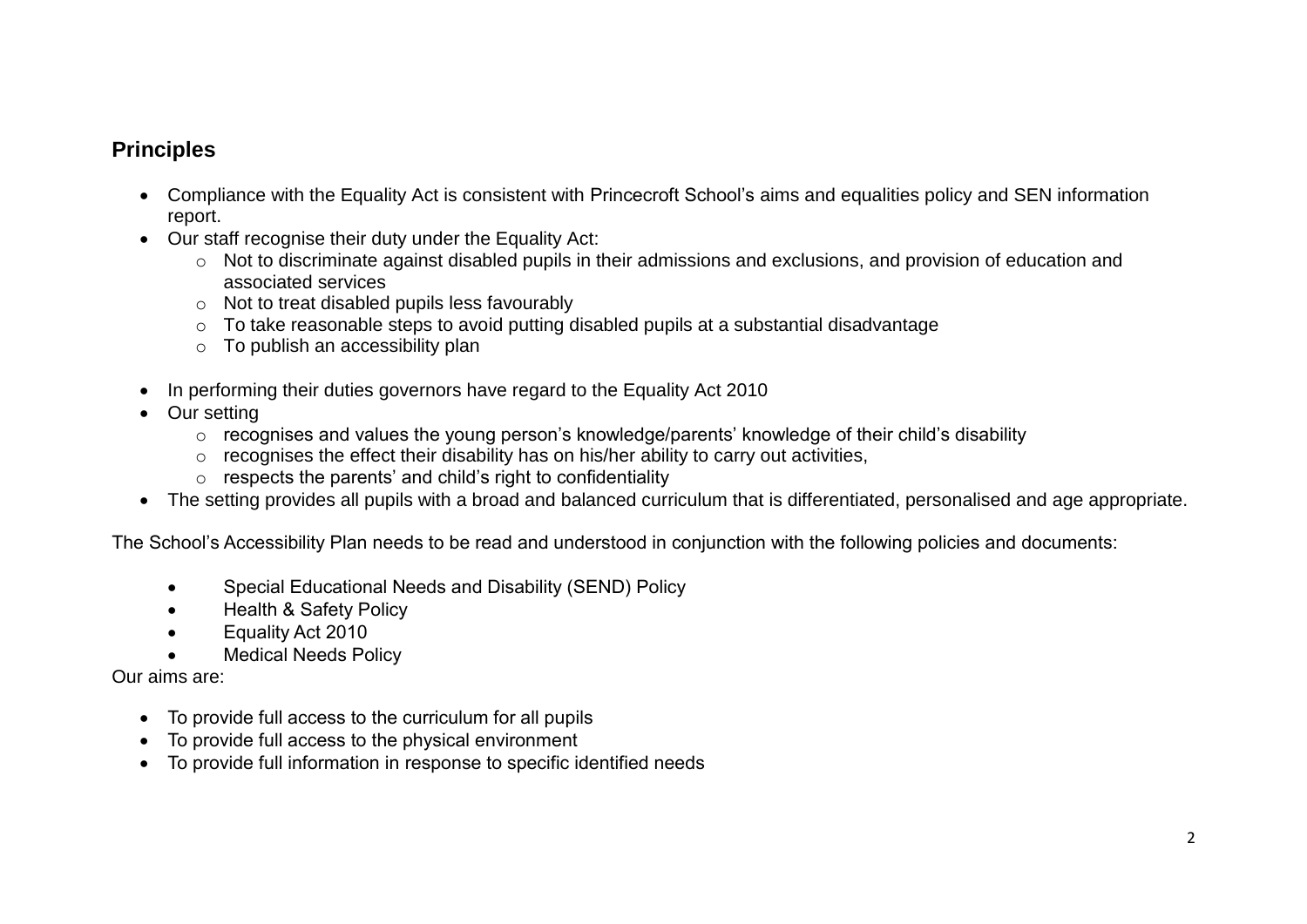# **ACTION PLAN**

**Aim 1 -** To provide full access to the curriculum for all pupils

| <b>TARGET</b>                                                                                                                              | <b>STRATEGIES</b>                                                                                                                                                                                   | <b>TIMESCALE</b>                                                                                                                | <b>RESPONSIBI</b><br><b>LITY</b>                   | <b>SUCCESS CRITERIA</b>                                                                                                                       |
|--------------------------------------------------------------------------------------------------------------------------------------------|-----------------------------------------------------------------------------------------------------------------------------------------------------------------------------------------------------|---------------------------------------------------------------------------------------------------------------------------------|----------------------------------------------------|-----------------------------------------------------------------------------------------------------------------------------------------------|
| To establish specific<br>needs of children prior<br>to the date when they<br>start school (either new<br>intake in September               | Through enrolment and admissions forms,<br>which are sent out to all new<br>parents/carers to request information on<br>their child/children, establish levels of<br>disability and specific needs. | Summer term for new<br>intake in Foundation<br>Stage each September.<br>Prior to a child joining<br>school be it mid-year or in | Senior Admin<br><b>SENCo</b><br><b>EYFS Leader</b> | Register of SEND and<br>disability will be kept up<br>to date and school will be<br>aware of specific needs<br>prior to a child's             |
| each year or starting at<br>a later date).                                                                                                 | Home visits by class teacher to all<br>Reception children starting at the school.                                                                                                                   | September each year in<br>any other year group.                                                                                 |                                                    | attendance at school                                                                                                                          |
| To liaise with The Hive<br>and other nursery<br>providers and identify<br>children who made<br>need alternative or<br>additional provision | Ensure this is ready for all starters in<br><b>Reception in September</b>                                                                                                                           | By July of each year                                                                                                            | <b>SENCo</b><br><b>EYFS</b> lead                   | All SEN information in<br>school and<br>communicated with staff                                                                               |
| To establish specific<br>needs of parents/carers<br>with regard to receiving<br>information prior to the<br>date when their                | Through correspondence sent out to new<br>parents/carers asking them to advise us of<br>any specific needs they might have                                                                          | Summer term for new<br>intake in Foundation<br>Stage each September.<br>Prior to a child joining<br>school be it mid-year or in | Admin Officer<br><b>EYFS Leader</b>                | School will be aware of<br>any specific needs of<br>parents/carers and have<br>procedures in place to<br>ensure information is<br>accessible. |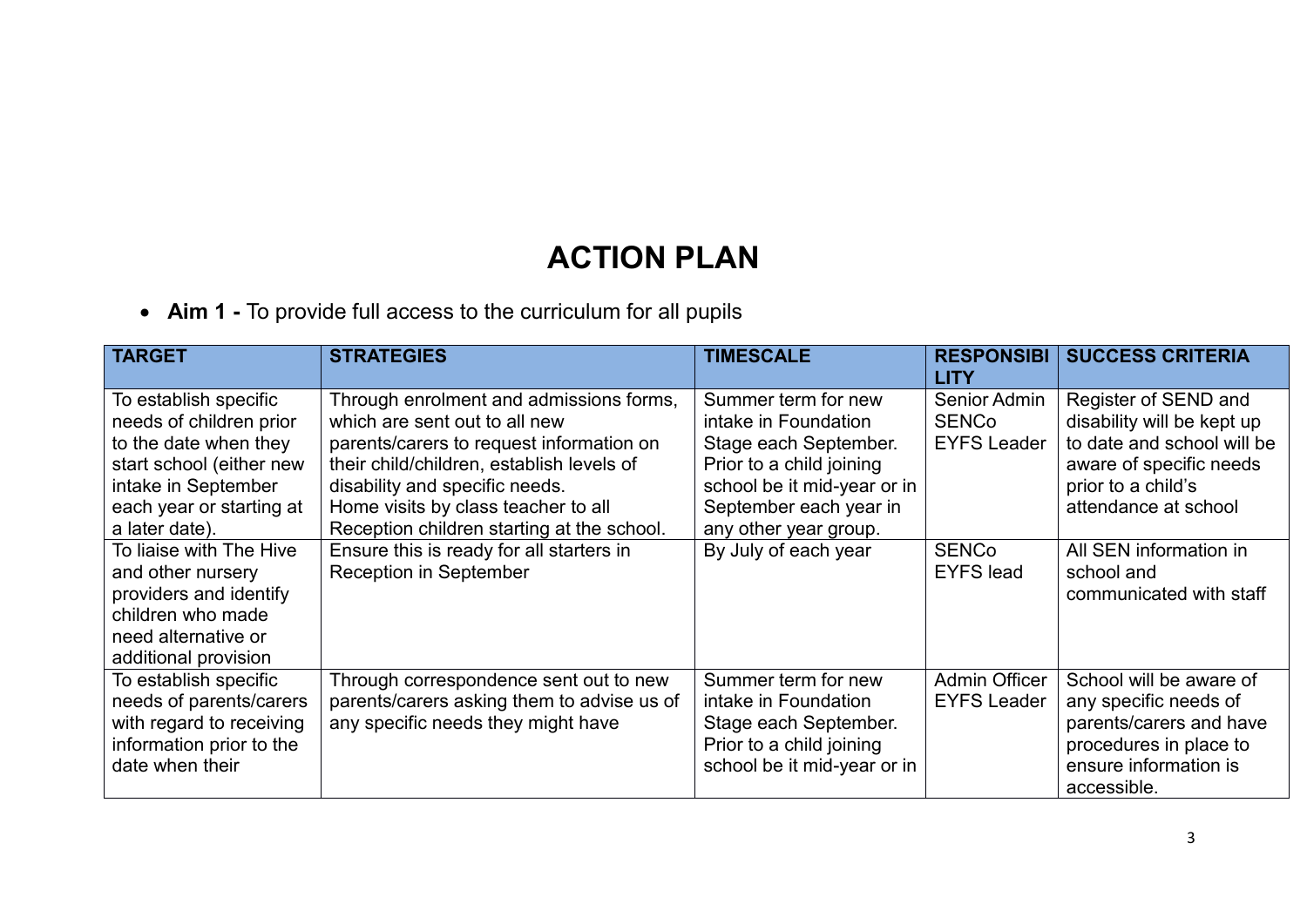| child/children join our                                                                                  |                                                                                                                                                                                                                                                   | September each year in                                                                               |                                                                            |                                                                                                              |
|----------------------------------------------------------------------------------------------------------|---------------------------------------------------------------------------------------------------------------------------------------------------------------------------------------------------------------------------------------------------|------------------------------------------------------------------------------------------------------|----------------------------------------------------------------------------|--------------------------------------------------------------------------------------------------------------|
| school                                                                                                   |                                                                                                                                                                                                                                                   | any other year group.                                                                                |                                                                            |                                                                                                              |
| To provide training for<br>relevant staff to help<br>increase access to the<br>curriculum for all pupils | Epipen training<br>Intimate care policy and trained staff<br>Training from SALT, Social Communication<br>Team, Learning & Behaviour Advisory<br>Team,<br>Sensory Support team Access to courses,<br><b>CPD</b><br>Makaton<br><b>ELSA</b> training | On-going                                                                                             | HT<br><b>SENCo</b>                                                         | Increased access to the<br>curriculum<br>Needs of all learners met<br>Maintained records of<br>staff trained |
| Maintain up to date<br><b>Disability Register</b>                                                        | From information provided through<br>questionnaires and through liaison with<br>other experts and external agencies,<br>establish and maintain disability register of<br>children and of parents/carers where<br>declared.                        | Revise and update at the<br>beginning of each year<br>and on an on-going basis<br>as the need occurs | <b>SENCo</b><br>Parent<br>Support<br>Advisor<br>Senior Admin               | Register will be<br>established and kept up<br>to date.                                                      |
| When reviewing school<br>policies, ensure that<br>they reflect our inclusive<br>practice and procedure.  | Review policies and procedures in order to<br>comply with our legal responsibilities under<br>the Equalities Act 2010.                                                                                                                            | Ongoing                                                                                              | <b>HT</b><br><b>SLT</b><br>Governors                                       | All policies & procedures<br>reflect inclusive practice<br>where applicable.                                 |
| Continual close liaison<br>with parents/carers                                                           | Ensure collaboration and sharing between<br>schools and families through discussions<br>around EHCP, reviews and parents'<br>evenings as well as day to day contact.                                                                              | Ongoing                                                                                              | <b>SENCo</b><br><b>All Teachers</b><br>Parent<br>Support<br>Advisor        | All parties are<br>appropriately informed<br>and work together.                                              |
| Continual close liaison<br>with outside agencies<br>for those children with<br>ongoing health needs.     | Ensure collaboration between all key<br>personnel and the use of Individual Health<br>Care Plans.                                                                                                                                                 | Ongoing                                                                                              | <b>SLT</b><br><b>SENCo</b><br>Parent<br>Support<br>Advisor<br>School nurse | Clear collaborative<br>approach with all<br>agencies working<br>together.                                    |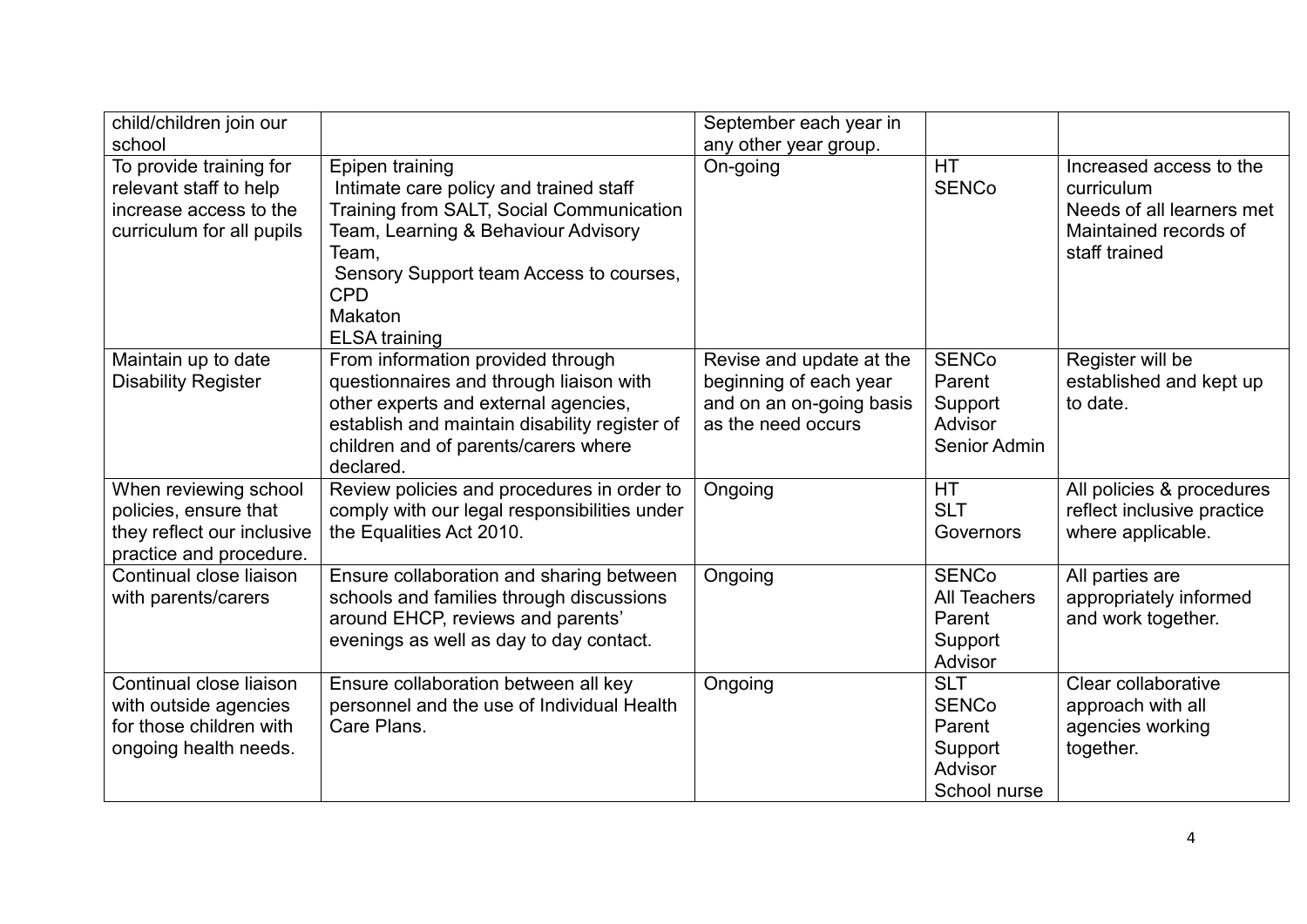| To ensure full access to | Where necessary, a differentiated          | Ongoing | <b>SMT</b>   | Advice taken and       |
|--------------------------|--------------------------------------------|---------|--------------|------------------------|
| the curriculum for all   | curriculum with alternatives offered.      |         | <b>SENCo</b> | strategies evident in  |
| children                 | Support staff strategically allocated      |         | All Teachers | classroom practice.    |
|                          | according to need.                         |         | All Support  | All children supported |
|                          | Use of ICT equipment, multimedia and       |         | Staff        | and accessing the      |
|                          | other resources to support children with   |         |              | curriculum.            |
|                          | specific needs if necessary.               |         |              |                        |
|                          | Working with external                      |         |              |                        |
|                          | agencies/parents/carers to source specific |         |              |                        |
|                          | equipment as required.                     |         |              |                        |

| <b>TARGET</b>                                                                                                              | <b>STRATEGIES</b>                                                                                                                                                                                                                                                                          | <b>TIMESCALE</b>                      | <b>RESPONSIBI</b><br><b>LITY</b>                       | <b>SUCCESS CRITERIA</b>                                                                                                                                                                                                                        |
|----------------------------------------------------------------------------------------------------------------------------|--------------------------------------------------------------------------------------------------------------------------------------------------------------------------------------------------------------------------------------------------------------------------------------------|---------------------------------------|--------------------------------------------------------|------------------------------------------------------------------------------------------------------------------------------------------------------------------------------------------------------------------------------------------------|
| To review attainment of<br>disabled pupils                                                                                 | Through class pupil progress meetings,<br>Teacher/Parents' meetings, SENCo<br>reviews, RAISE Online and school's own<br>assessment timetable and tracking system.                                                                                                                          | Ongoing                               | <b>SENCo</b><br><b>SMT</b><br><b>Class</b><br>teachers | Progress made towards<br>targets and Provision<br>Maps shows clear steps<br>and progress made.                                                                                                                                                 |
| Promote the<br>involvement of disabled<br>children in extra-<br>curricular activities<br>(including after school<br>clubs) | Monitor involvement of children on<br>Disability Register to assess their<br>involvement in after-school clubs.<br>Discuss with children their involvement and<br>in the case of their lack of involvement,<br>establish those factors that are a hindrance<br>and address where possible. | Twice yearly (end of T2<br>and $T4$ ) | <b>SENCo</b>                                           | SENCo will have clear<br>understanding of level of<br>participation and any<br>barriers to participation of<br>disabled children in after<br>school clubs and, where<br>possible, make<br>reasonable adjustments<br>to increase participation. |
| Audit of staff training<br>needs                                                                                           | Through planning meetings and<br>performance management, discuss any<br>specific training needs staff might have to<br>work with disabled children in their classes.                                                                                                                       | Ongoing                               | <b>SMT</b><br><b>Class</b><br><b>Teachers</b>          | Staff needs will be<br>identified and responded<br>to through necessary<br>training.<br>Staff feel confident to ask<br>for support when needed                                                                                                 |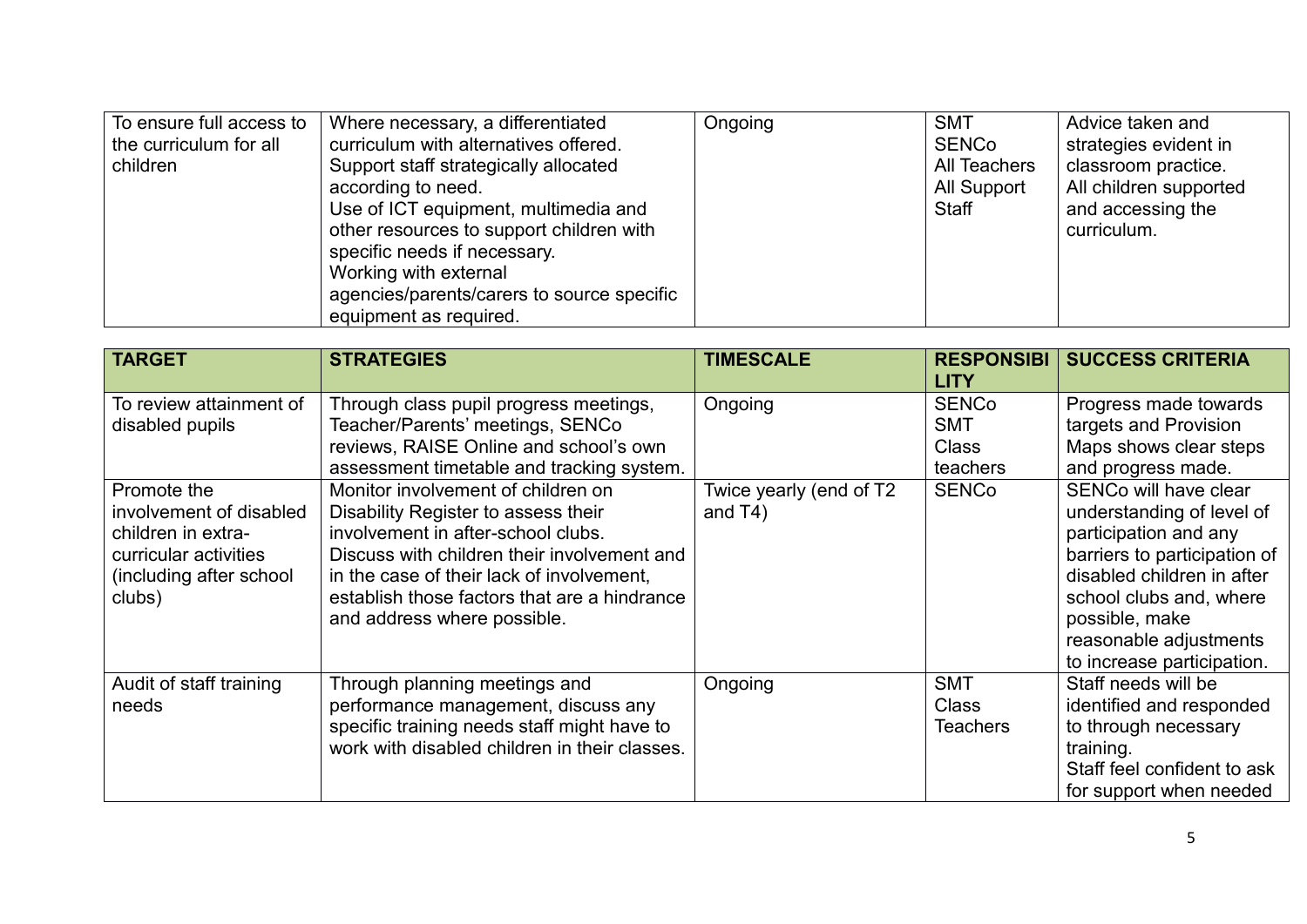| Share good practice<br>relating to disability<br>issues and data                         | Through staff meetings, informal<br>conversations, staff training and transition<br>meetings | Ongoing | SENCo<br><b>Class</b><br><b>Teachers</b>                     | An environment where<br>dialogue and sharing of<br>information is positively<br>encouraged. |
|------------------------------------------------------------------------------------------|----------------------------------------------------------------------------------------------|---------|--------------------------------------------------------------|---------------------------------------------------------------------------------------------|
| Increase awareness<br>and positive attitude<br>towards disability<br>amongst all pupils. | Through PSHE lessons and class and<br>school assemblies and collective worship               | Ongoing | <b>Headteacher</b><br><b>SLT</b><br>Class<br><b>Teachers</b> | All children will develop a<br>better understanding and<br>appreciation of disability.      |

#### **Aim 2: To improve the physical environment of the school to increase the extent to which disabled pupils can take advantage of education and associated services.**

| <b>TARGET</b>                                                                          | <b>STRATEGIES</b>                                                                                                                                                                                                                                                                                                                   | <b>TIMESCALE</b>                                                                                                                | <b>RESPONSIBI</b><br><b>LITY</b>                                                      | <b>SUCCESS CRITERIA</b>                                                                                                                                                                                              |
|----------------------------------------------------------------------------------------|-------------------------------------------------------------------------------------------------------------------------------------------------------------------------------------------------------------------------------------------------------------------------------------------------------------------------------------|---------------------------------------------------------------------------------------------------------------------------------|---------------------------------------------------------------------------------------|----------------------------------------------------------------------------------------------------------------------------------------------------------------------------------------------------------------------|
| Ensure all children with<br>a disability are able to<br>be involved in school<br>life. | Through children's EHCP establish any<br>specific needs regarding the physical<br>environment of the school that need to be<br>addressed and use this information to<br>inform financial planning<br>Through discussions with parents/carers,<br>staff and disabled pupils, discuss and<br>assess needs and respond to those needs. | Regular pupil progress<br>meetings, parent<br>consultations, discussion<br>with children and liaison<br>with external agencies. | <b>SLT</b><br><b>Class</b><br><b>Teachers</b><br><b>SENCo</b><br>External<br>Agencies | <b>SLT/SENCo/Class</b><br>Teachers will identify and<br>be aware of specific<br>needs of individual<br>children with a plan in<br>place to meet those<br>needs and make<br>reasonable adjustments<br>where possible. |
| To maintain safe access<br>around the interior of<br>the school                        | Awareness of flooring, furniture and layout<br>in planning for disabled children                                                                                                                                                                                                                                                    | On-going                                                                                                                        | <b>Headteacher</b><br><b>SENCO</b><br>Health and<br>Safety<br>Governor                | Pupils with disabilities<br>can move safely around<br>the school grounds                                                                                                                                             |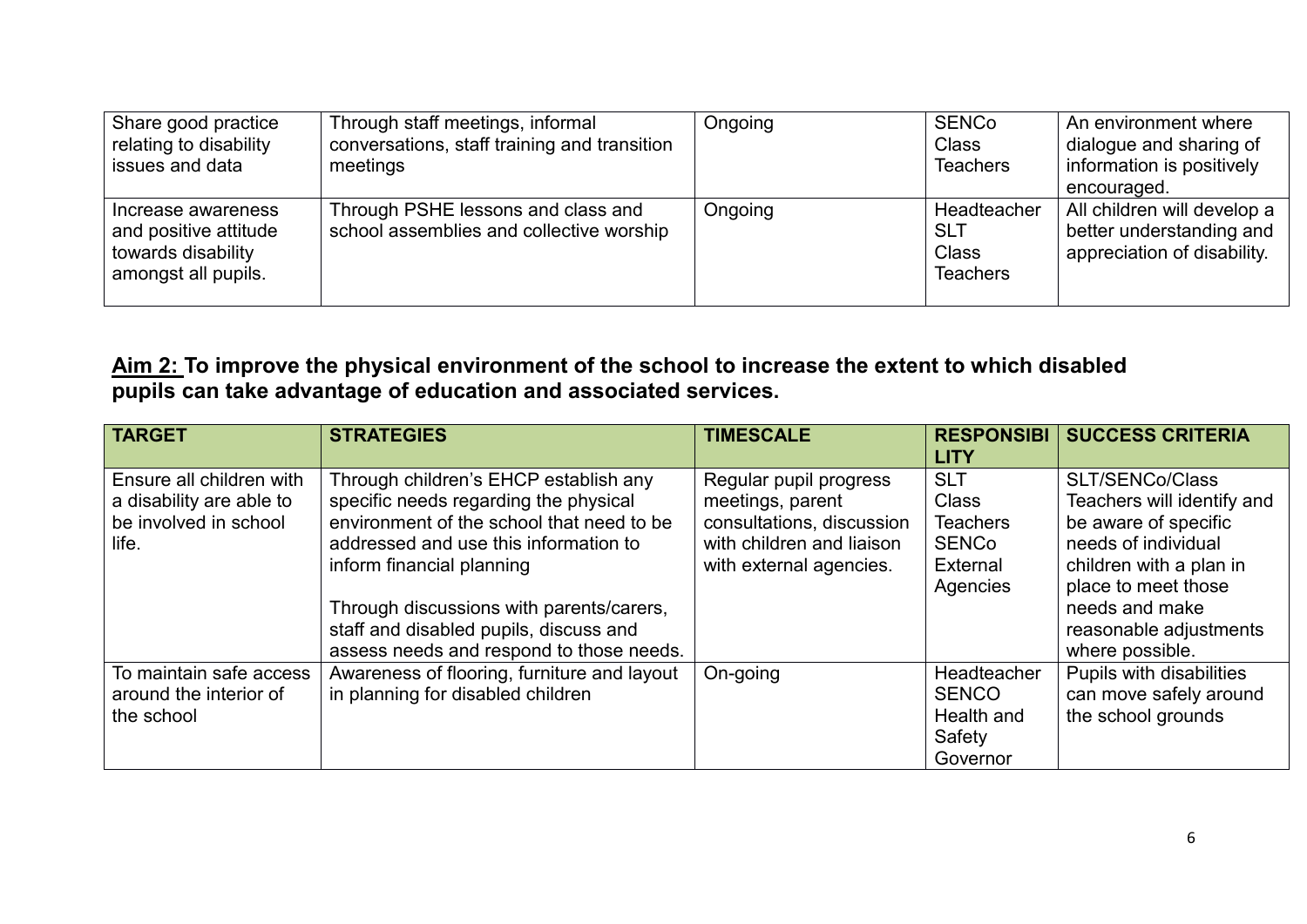|                                                                 |                                           |          | Caretaker/<br>Handvman                    |                                                                  |
|-----------------------------------------------------------------|-------------------------------------------|----------|-------------------------------------------|------------------------------------------------------------------|
| To maintain safe access<br>around the exterior of<br>the school | Ensure pathways are clear of obstructions | On-going | Caretaker/<br>Handyman<br>SL <sup>'</sup> | Pupils with disabilities<br>can move safely around<br>the school |

### **Aim 3: To improve delivery of information to disabled pupils and parents/carers**

| <b>TARGET</b>                                                                                           | <b>STRATEGIES</b>                                                                                                                                                                                                                                                                                                                    | <b>TIMESCALE</b>                                                                                                          | <b>RESPONSIBIL</b><br><b>ITY</b>                               | <b>SUCCESS CRITERIA</b>                                                                                                                  |
|---------------------------------------------------------------------------------------------------------|--------------------------------------------------------------------------------------------------------------------------------------------------------------------------------------------------------------------------------------------------------------------------------------------------------------------------------------|---------------------------------------------------------------------------------------------------------------------------|----------------------------------------------------------------|------------------------------------------------------------------------------------------------------------------------------------------|
| To ensure all children<br>and parents/carers with<br>disabilities receive and<br>understand information | Through disability register and<br>communication with<br>parents/carers when their<br>children start school, ensure<br>that the school is aware of<br>and responds to the needs<br>(where reasonably<br>possible/practicable) of<br>individual parents.<br>Canvass views and opinions<br>of parents/carers on and on-<br>going basis | When parents/carers/children first join<br>the school.<br>Ongoing through regular<br>communication and parents' evenings. | <b>SLT</b><br><b>SENCo</b><br><b>Parent Support</b><br>Advisor | School aware of specific<br>needs and have<br>reasonable measure in<br>place to enhance<br>communication with<br>parents/carers/children |
| To make available<br>written materials in<br>alternative formats                                        | Monthly newsletter emailed to<br>parents<br>Key content published on<br>school website<br>Text messages to parents via<br>Teacher to Parent<br><b>Translated documents</b><br>provided where appropriate                                                                                                                             | On-going                                                                                                                  | School Office                                                  | All parents are up to date<br>and well informed of<br>school information                                                                 |